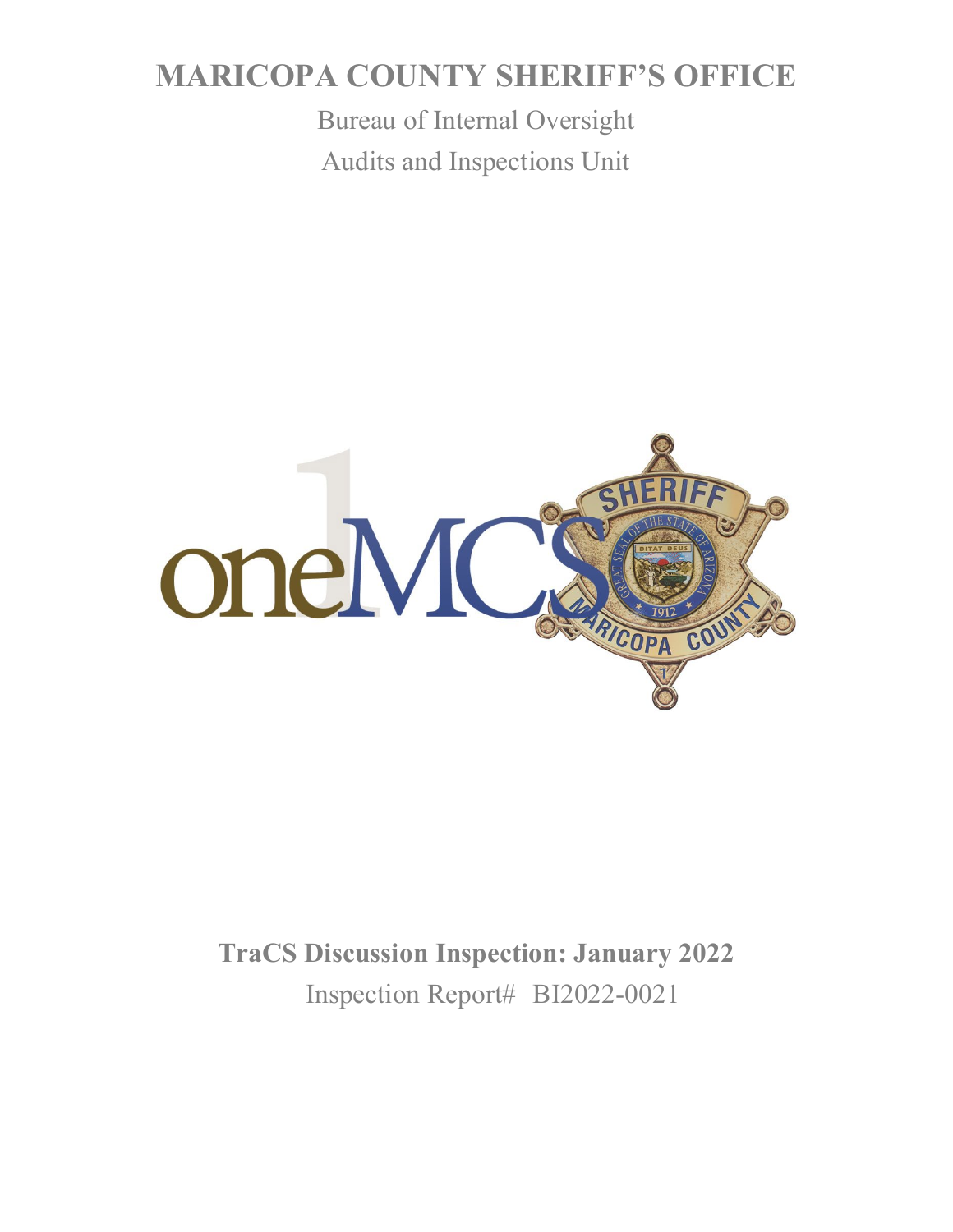The Audits and Inspections Unit (AIU) of the Sheriff's Office Bureau of Internal Oversight (BIO) will conduct monthly inspections of the TraCS Discussion of traffic stops to ensure compliance with Office Policies, promote proper supervision and support the requirements set forth in the Court Order. Inspectors will utilize the TraCS System and a sample of randomly selected employees from each district for review. The TraCS Traffic Stop Discussion will be uniformly inspected utilizing a matrix developed by the AIU, in accordance with the procedures outlined in policies EA-11, EB-1, GB-2, and Melendres Court Order Paragraph 85.

### **Compliance Objectives:**

Utilizing the TraCS Traffic Stop Discussion Matrix, review each selected deputy TraCS data to ensure the following for January 2022:

- Determine what district the traffic stop data originated from
- Verify the supervisor individually discussed each traffic stop completed within a monthly time frame by applying the "Discussed with Deputy" indicator
- Each Traffic Stop inspected will be counted as one inspection

#### **Criteria:**

MCSO Policy EA-11, *Arrest Procedures* MCSO Policy EB-1*, Traffic Enforcement, Violator Contacts, and Citation Issuance* MCSO Policy GB-2, *Command Responsibility* Melendres Court Order Paragraph 85

#### **Conditions:**

MCSO's assigned Court Monitors provided a sample of 21 Deputies from all Patrol Districts for the Discussion Inspection covering data from January 2022. The sample of 21 Deputies provided a total of 116 traffic stops available for inspection; all 116 (or 100%) of the traffic stops were inspected.

MCSO achieved a compliance rate of **99.14%** in the Discussion of Traffic Stops for the month of January 2022, as illustrated in the table below: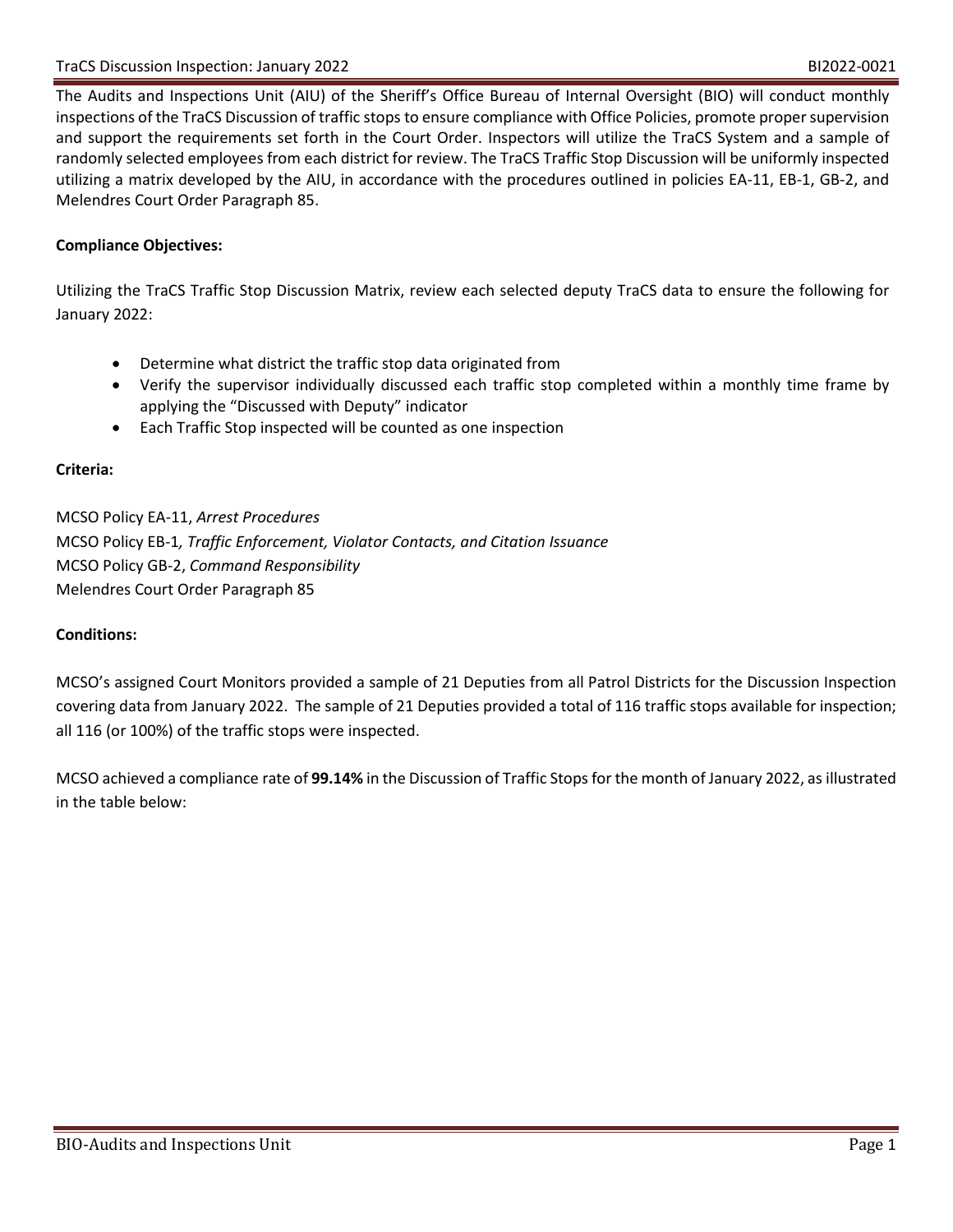

The compliance rate for each division is illustrated in the table below:

| <b>District</b>    | Dist. 1 | Dist. 2 | Dist. 3 | Dist. 4 | Lakes | <b>District 7</b> | <b>Total</b> |
|--------------------|---------|---------|---------|---------|-------|-------------------|--------------|
| In Compliance      |         | 28      |         | 17      | 20    | 39                | 115          |
| <b>Total Stops</b> |         | 28      |         | 17      | 20    | 40                | 116          |
| Compliance %       | 100%    | 100%    | 100%    | 100%    | 100%  | 97.50%            | 99.14%       |

It should be noted that the completion of a Discussion Inspection is dependent on when AIU receives the sample from the Court Monitors.

## Dist. 7 (1 BIO Action Form)

| <b>District</b>                                                                                                    | MC Incident # | <b>Employee</b> | <b>Deficient Supervisor</b> | <b>Commander</b> |  |  |
|--------------------------------------------------------------------------------------------------------------------|---------------|-----------------|-----------------------------|------------------|--|--|
| Dist. 7                                                                                                            | Redacted      | Deputy          | Sergeant                    | Captain          |  |  |
| <b>Deficiency</b>                                                                                                  |               |                 |                             |                  |  |  |
| Supervisor did not discuss the Vehicle Stop Contact Form (VSCF) with the Deputy monthly by applying the "Discussed |               |                 |                             |                  |  |  |
| with Deputy" indicator within TraCS within the required 30 days. Policy GB-2.13.E.1.b.                             |               |                 |                             |                  |  |  |

- VSCF completed on 01/30/2022
- VSCF has not been discussed with the deputy as of 03/09/2022

**Inspector Note:** Warning was discussed by the above-listed supervisor with the deputy on 02/12/2022